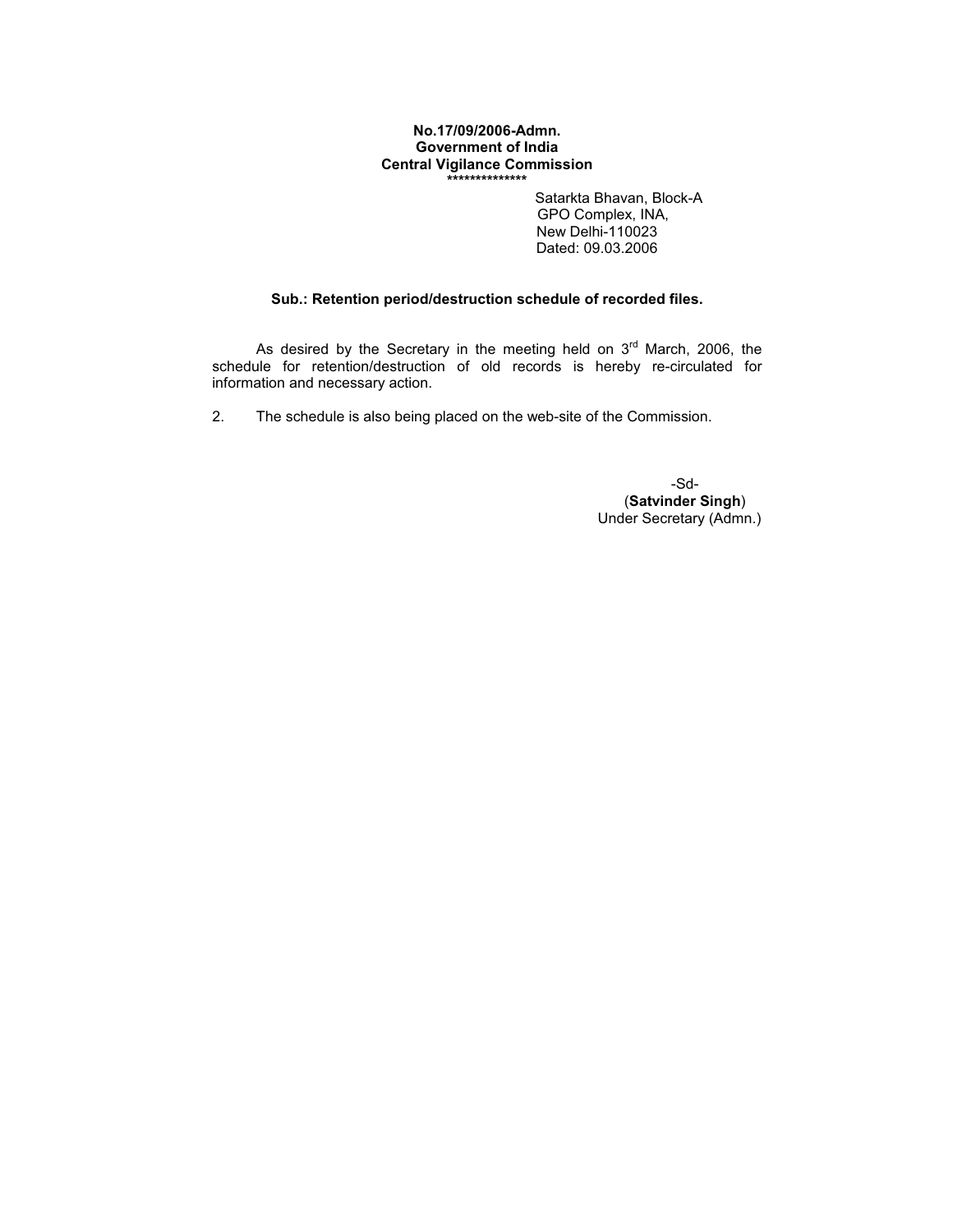|       | <b>VIGILANCE SECTIONS</b>                                                                                                                                                                                                                      |                                                                                                                                                     |                                                                                                                                                                                                                                                                                    |
|-------|------------------------------------------------------------------------------------------------------------------------------------------------------------------------------------------------------------------------------------------------|-----------------------------------------------------------------------------------------------------------------------------------------------------|------------------------------------------------------------------------------------------------------------------------------------------------------------------------------------------------------------------------------------------------------------------------------------|
| S.No. | <b>Particulars</b>                                                                                                                                                                                                                             |                                                                                                                                                     | <b>Destruction Schedule</b>                                                                                                                                                                                                                                                        |
|       |                                                                                                                                                                                                                                                | <b>Existing Provision</b>                                                                                                                           | <b>Revised Provision</b>                                                                                                                                                                                                                                                           |
| 1.    | Vigilance Case files in which the<br>Commission:-                                                                                                                                                                                              |                                                                                                                                                     |                                                                                                                                                                                                                                                                                    |
|       | (a) advised prosecution and the<br>competent authority issued<br>the<br>sanction<br>for<br>prosecution.                                                                                                                                        | The case file to be taken<br>"Call Book"<br>on<br>and<br>reviewed every year.                                                                       | year after<br>receipt of<br>1.<br>copy/intimation<br>regarding<br>issue<br>of<br>sanction<br>for<br>prosecution<br>the<br>by<br>department;<br>where<br>simultaneous RDA is also<br>advised, appropriate action<br>as indicated under (b), (c),<br>and (d), as the case may<br>be. |
|       | finally advised imposition of<br>(b)<br>major penalty including cut-in-<br>pension (at second stage).                                                                                                                                          | One year after the date<br>of superannuation of the<br>officer(s) or for 10 years,<br>date<br>if<br>the<br>of<br>superannuation is<br>not<br>known. | One<br>after<br>the<br>year<br>superannuation of officer(s)<br>or for 5 years, whichever is<br>earlier.                                                                                                                                                                            |
|       | finally advised imposition of<br>(c)<br>minor penalty.                                                                                                                                                                                         | after<br>One<br>year<br>retirement or five years<br>whichever is earlier.                                                                           | One year after retirement or<br>two years after imposition or<br>penalty, whichever is earlier.                                                                                                                                                                                    |
|       | finally advised, at the end of<br>(d)<br>departmental<br>enquiry,<br>exoneration or issuance of<br>administrative<br>warning<br>caution, counseling etc.                                                                                       | One<br>after<br>year<br>retirement or three years<br>whichever is earlier.                                                                          | One year                                                                                                                                                                                                                                                                           |
| 2.    | of non-acceptance<br>Cases<br>of<br>Commission's advice.                                                                                                                                                                                       | 3 Years                                                                                                                                             | after inclusion in<br>$\mathbf{1}$<br>year<br>Annual<br>Report<br>and<br>its<br>placement in Parliament.                                                                                                                                                                           |
| 3.    | Vigilance case files in which<br>closure was advised at first<br>a)<br>stage.<br>administrative<br>action<br>b)<br>was<br>advised at first state<br>no advice was tendered on<br>C)<br>CBI<br>the<br>report<br>against<br>Category B employees | 3 years                                                                                                                                             | 1 year                                                                                                                                                                                                                                                                             |
| 4.    | Complaints<br>which<br>on<br>initial<br>scrutiny were<br>the<br>closed<br>in<br>Commission or were forwarded to<br>the administrative authorities for<br>necessary action.                                                                     | 1 year                                                                                                                                              | 1 year                                                                                                                                                                                                                                                                             |
| 5.    | Miscellaneous cases not fall in<br>any of the above category                                                                                                                                                                                   |                                                                                                                                                     | 1 year                                                                                                                                                                                                                                                                             |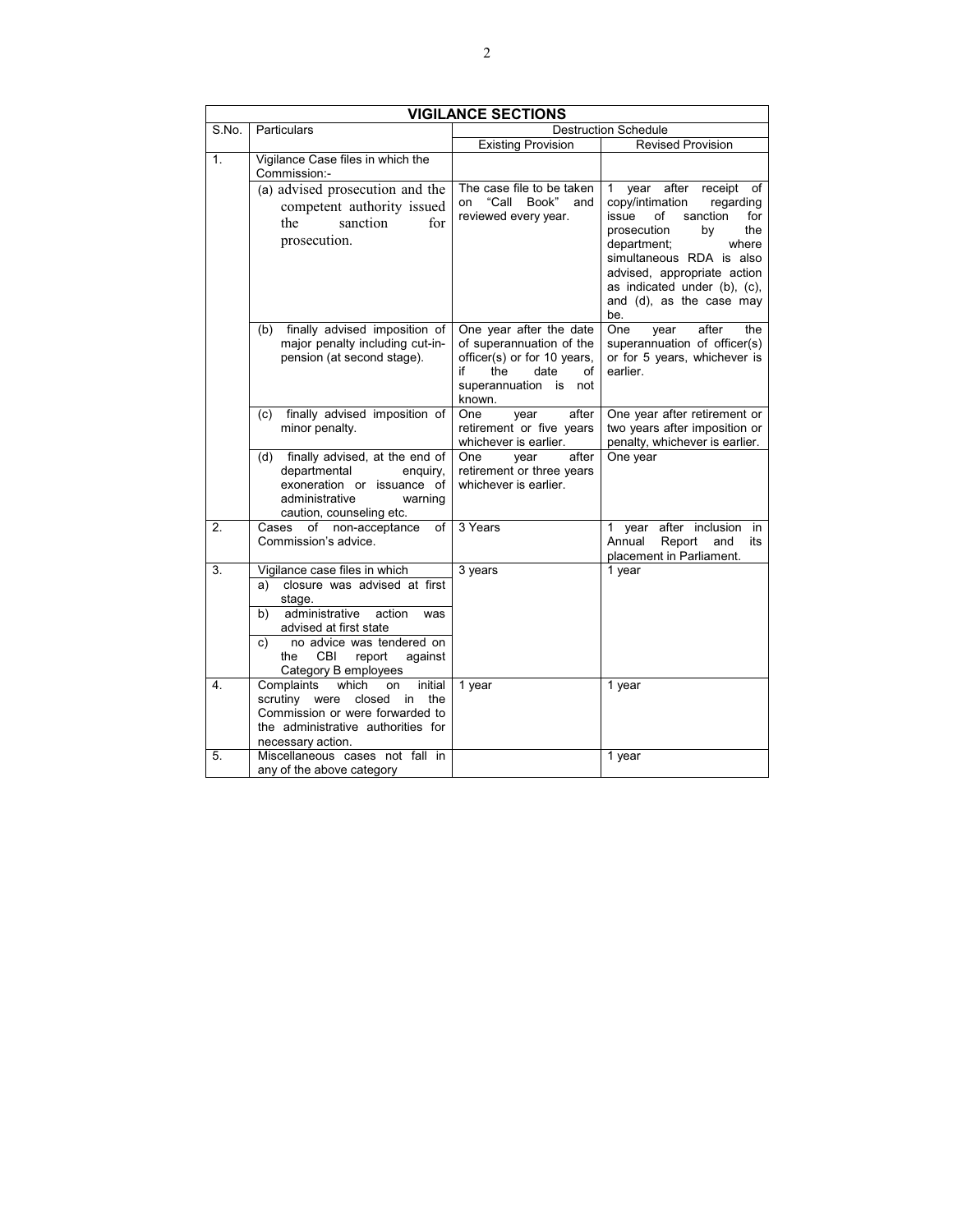|                          | <b>ADMINISTRATION SECTION</b>                                                                                             |                                                                                                                                                       |                                                                                                                                                          |
|--------------------------|---------------------------------------------------------------------------------------------------------------------------|-------------------------------------------------------------------------------------------------------------------------------------------------------|----------------------------------------------------------------------------------------------------------------------------------------------------------|
| S.No.                    | Particulars                                                                                                               |                                                                                                                                                       | <b>Destruction Schedule</b>                                                                                                                              |
|                          |                                                                                                                           | <b>Existing Provision</b>                                                                                                                             | <b>Revised Provision</b>                                                                                                                                 |
| 1.                       | Delegation of powers                                                                                                      | Permanent                                                                                                                                             | Permanent                                                                                                                                                |
| $\overline{2}$ .         | Disciplinary<br>action<br>against<br>officers/staff of the Commission                                                     | Same as applicable to<br>vigilance advice cases<br>under "Vigilance Section"                                                                          | applicable<br>Same<br>to<br>as<br>advice<br>vigilance<br>cases<br>under "Vigilance Section"                                                              |
| 3.                       | Recruitment/Promotion/Reversion                                                                                           | 10 years                                                                                                                                              | 10 years                                                                                                                                                 |
| 4.                       | Permanency                                                                                                                | 10 years                                                                                                                                              | 10 years                                                                                                                                                 |
| 5.                       | Personal files                                                                                                            | 3 years after issue of final<br>pension/gratuity payment<br>order. In other cases, 3<br>years after they have<br>ceased to be in service.             | 3 years after issue of final<br>pension/gratuity<br>payment<br>In other cases, 3<br>order.<br>after<br>they<br>have<br>vears<br>ceased to be in service. |
| 6.                       | Review of cases under FR 56(i)-<br>premature retirement                                                                   | (a) 5 years in cases<br>where review has been<br>done at the age of 50<br>years; (b) 3 years where<br>review has been done at<br>the age of 55 years. | (a) 10 years in cases where<br>review has been done at the<br>age of 50 years; (b) 5 years<br>where review has been<br>done at the age of 55 years.      |
| 7.                       | Residential accommodation                                                                                                 | 3 years                                                                                                                                               | $\overline{1}$ years                                                                                                                                     |
| 8.                       | Files in which ACRs have been<br>forwarded<br>the<br>Cadre<br>to<br><b>Controlling Authority</b>                          | 3 years                                                                                                                                               | $3$ years                                                                                                                                                |
| 9.                       | Files dealing with Parliament<br>Questions                                                                                | 3 years                                                                                                                                               | 3 years                                                                                                                                                  |
| 10.                      | Maintenance<br>Office<br>of<br>equipments and books                                                                       | Till<br>one<br>year<br>after<br>completion<br>of statutory<br>audit to the satisfaction of<br>the authorities.                                        | Till<br>one<br>after<br>year<br>completion of statutory audit<br>to the satisfaction of the<br>authorities.                                              |
| 11.                      | All policy matters                                                                                                        |                                                                                                                                                       | Permanent                                                                                                                                                |
| 12.                      | Reimbursement<br>of<br>medical<br>charges                                                                                 | 1 year after completion of<br>statutory audit, to the<br>satisfaction<br>of<br>audit<br>authorities.                                                  | 1 year after completion of<br>statutory<br>audit,<br>to<br>the<br>satisfaction<br>of<br>audit<br>authorities.                                            |
| 13.                      | office<br>Purchase<br>of<br>furniture,<br>bicycles, air conditioners<br>and<br>other store articles                       | -do-                                                                                                                                                  | -do-                                                                                                                                                     |
| 14.                      | Telephones                                                                                                                | -do-                                                                                                                                                  | -do-                                                                                                                                                     |
| 15.                      | Staff car servicing/repairs etc.                                                                                          | -do-                                                                                                                                                  | $-do-$                                                                                                                                                   |
| 16.                      | Increment                                                                                                                 | 1 year                                                                                                                                                | $1$ year                                                                                                                                                 |
| $\overline{17}$ .        | Office Accommodation                                                                                                      | $1$ year                                                                                                                                              | Permanent                                                                                                                                                |
| 18.                      | <b>CGHS</b>                                                                                                               | 1 year                                                                                                                                                | $1$ year                                                                                                                                                 |
| 19.                      | Returns to Government                                                                                                     | 1 year                                                                                                                                                | $1$ year                                                                                                                                                 |
| $\overline{20}$ .<br>21. | Inspection note files<br>Notification<br>of vacancies<br>to<br>UPSC/SSC                                                   | 1 year<br>$3$ years                                                                                                                                   | $1$ year<br>after receipt<br>1 year<br>of<br>nominations                                                                                                 |
| 22.                      | Forwarding of applications for<br>deputation<br>outside<br>posts<br>of<br>officers for training delivery of<br>talks Etc. | 1 year                                                                                                                                                | 1 year                                                                                                                                                   |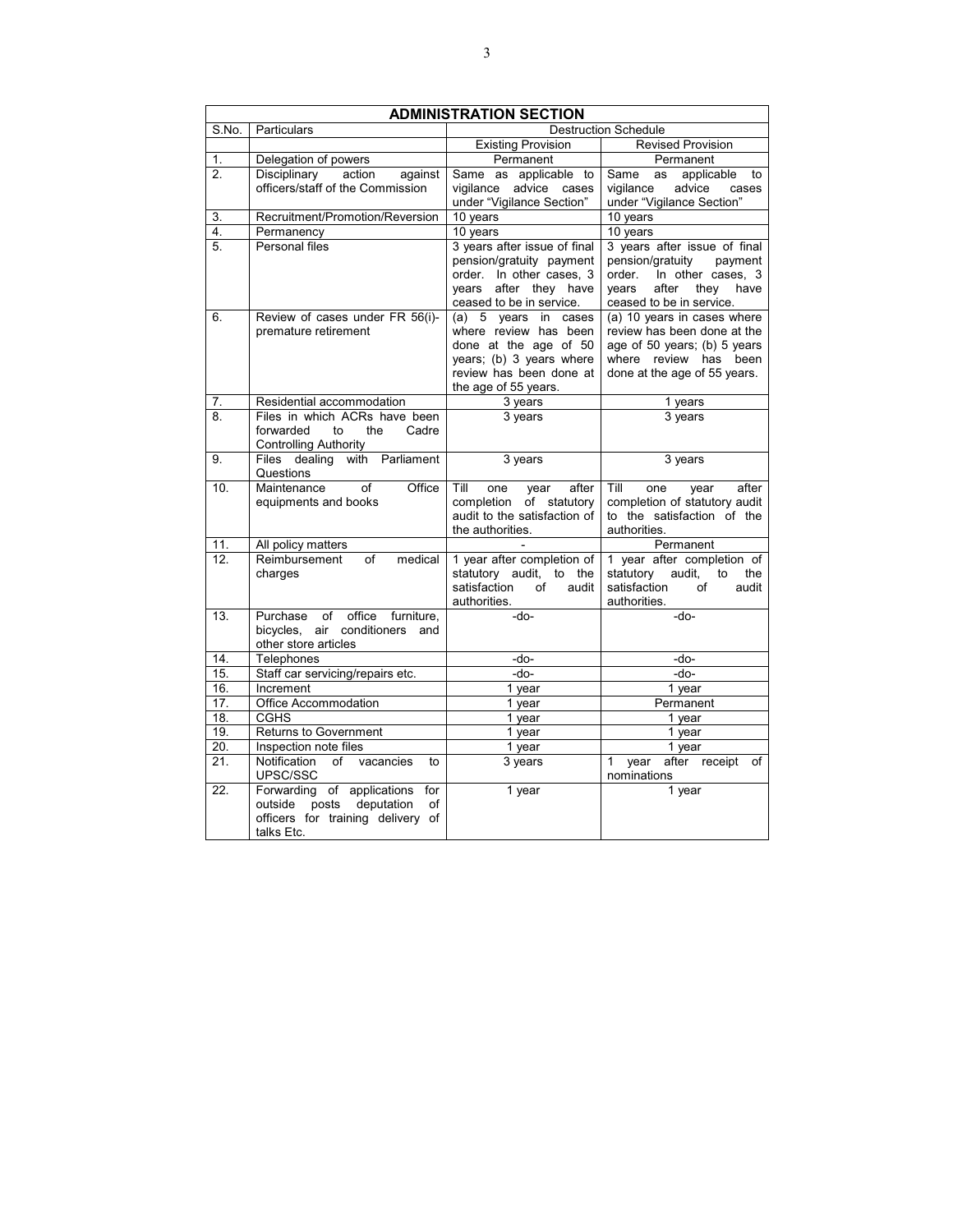|                   | ADMINISTRATION's REGISTERS AND THEIR PERIOD OF PRESERVATION |                                                                                                                                                                            |                                                                                                                                              |  |
|-------------------|-------------------------------------------------------------|----------------------------------------------------------------------------------------------------------------------------------------------------------------------------|----------------------------------------------------------------------------------------------------------------------------------------------|--|
| S.No.             | Name of the Registers                                       |                                                                                                                                                                            | <b>Destruction Schedule</b>                                                                                                                  |  |
|                   |                                                             | <b>Existing Provision</b>                                                                                                                                                  | <b>Revised Provision</b>                                                                                                                     |  |
| 1.                | File Registers (Form 2)                                     | Permanent                                                                                                                                                                  | Permanent                                                                                                                                    |  |
| $\overline{2}$ .  | Record Registers (Form 8)                                   | Permanent                                                                                                                                                                  | Permanent                                                                                                                                    |  |
| 3.                | Internal movement (Form 4)                                  | 1 year                                                                                                                                                                     | 1 year                                                                                                                                       |  |
| 4.                | Weekly report (Form 6B)                                     | 1 year                                                                                                                                                                     | 1 year                                                                                                                                       |  |
| $\overline{5}$ .  | Receipt Clerk's register (Form 1)                           | 3 years                                                                                                                                                                    | 3 years                                                                                                                                      |  |
| 6.                | Despatch Register (form 10a)                                | $5$ years                                                                                                                                                                  | $3$ years                                                                                                                                    |  |
| 7.                | Peon Book (form 10b)                                        | 1 year                                                                                                                                                                     | 3 years                                                                                                                                      |  |
| 8.                | Dead Stock Register                                         | Permanent                                                                                                                                                                  | Permanent                                                                                                                                    |  |
| 9.                | <b>Stock Register</b>                                       | One year after completion<br>statutory<br>audit<br>οf<br>or<br>settlement of<br>statutory<br>audit objection<br>to<br>the<br>satisfaction<br>of<br>audit<br>authorities    | One year after completion of<br>statutory audit or settlement<br>of statutory audit objection<br>to the satisfaction of audit<br>authorities |  |
| 10.               | <b>Telephone Register</b>                                   | 10 years                                                                                                                                                                   | One year after completion of<br>statutory audit or settlement<br>of statutory audit objection<br>to the satisfaction of audit<br>authorities |  |
| 11.               | Staff Car/Dak van logbooks                                  | As indicated under Rule<br>40 A of the Staff Car rules                                                                                                                     | As indicated under Rule 40<br>A of the Staff Car rules                                                                                       |  |
| 12.               | <b>Expenditure Register</b>                                 | 1 year                                                                                                                                                                     | 1 year                                                                                                                                       |  |
| $\overline{13}$ . | <b>Stationery Register</b>                                  | One year after completion<br>statutory<br>audit<br>of<br>or<br>settlement<br>of<br>statutory<br>audit objection<br>to<br>the<br>satisfaction<br>of<br>audit<br>authorities | One year after completion of<br>statutory audit or settlement<br>of statutory audit objection<br>to the satisfaction of audit<br>authorities |  |
| 14.               | Register of reimbursement of<br>medical charges             | Permanent                                                                                                                                                                  | One year after completion of<br>statutory audit or settlement<br>of statutory audit objection<br>to the satisfaction of audit<br>authorities |  |
| 15.               | <b>Cycle Register</b>                                       | 3 years                                                                                                                                                                    | 3 years                                                                                                                                      |  |
| $\overline{16}$ . | Wall Clock Register                                         | 3 years                                                                                                                                                                    | 3 years                                                                                                                                      |  |
| 17.               | <b>Stamps Register</b>                                      | $\overline{5}$ years                                                                                                                                                       | 5 years                                                                                                                                      |  |
| 18.               | Liveries Registers                                          | One year after completion<br>of<br>statutory<br>audit<br>or<br>settlement<br>statutory<br>of<br>audit objection<br>to<br>the<br>satisfaction<br>of<br>audit<br>authorities | One year after completion of<br>statutory audit or settlement<br>of statutory audit objection<br>to the satisfaction of audit<br>authorities |  |
| 19.               | Motor Car/Scooter Advance                                   | 3 years                                                                                                                                                                    | 3 years                                                                                                                                      |  |
| 20.               | Photo pass register                                         | 5 years                                                                                                                                                                    | 5 years                                                                                                                                      |  |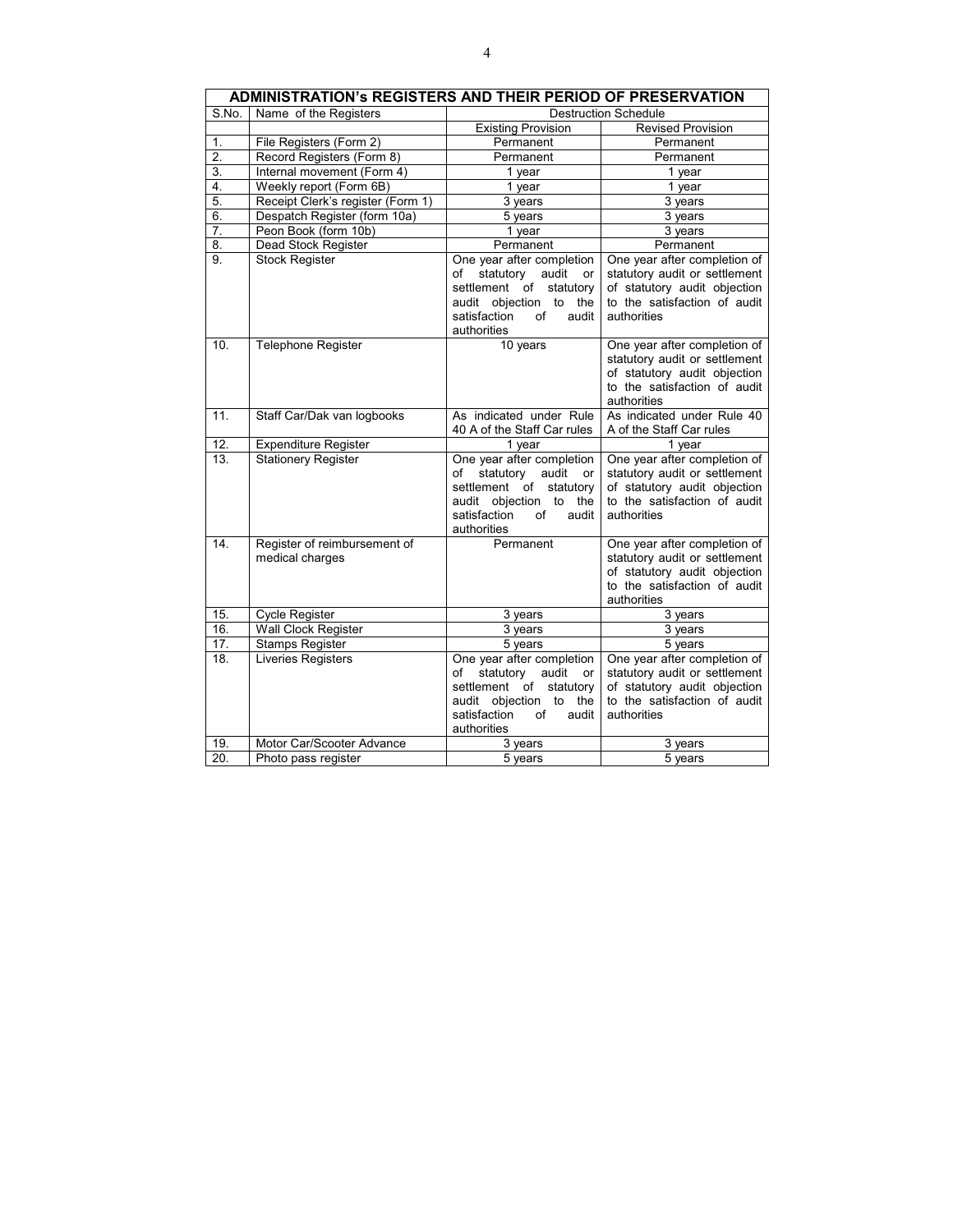| <b>COORDINATION SECTION</b> |                                                                                                   |                                                                                           |                                                                                             |
|-----------------------------|---------------------------------------------------------------------------------------------------|-------------------------------------------------------------------------------------------|---------------------------------------------------------------------------------------------|
| S.No.                       | Particulars                                                                                       |                                                                                           | <b>Destruction Schedule</b>                                                                 |
|                             |                                                                                                   | <b>Existing Provision</b>                                                                 | <b>Revised Provision</b>                                                                    |
| $C1$ .                      | Files relating to policy decisions<br>Incorporations/amendment to rules,<br>and vigilance manuals | Permanent                                                                                 | Permanent                                                                                   |
| C2.                         | Files dealing with appointment of<br>CVOs-assessment and resume of<br>their work                  | after<br>One<br>year<br>relinguishment of the<br><b>CVO</b><br>charge by the<br>concerned | after<br>One<br>year<br>relinguishment of<br>the<br>CVO<br>charge<br>by<br>the<br>concerned |
|                             | Files dealing with Training Courses                                                               | One year                                                                                  | One year                                                                                    |
|                             | Monthly<br>work<br>the<br>done<br>in.<br>Commission<br>including<br>review<br>meetings            | One year                                                                                  | Year                                                                                        |
| C <sub>3</sub>              | Statistical returns, daily diaries and<br>monthly abstracts of CDIs and<br>handouts to the Press  | One year                                                                                  | One year                                                                                    |